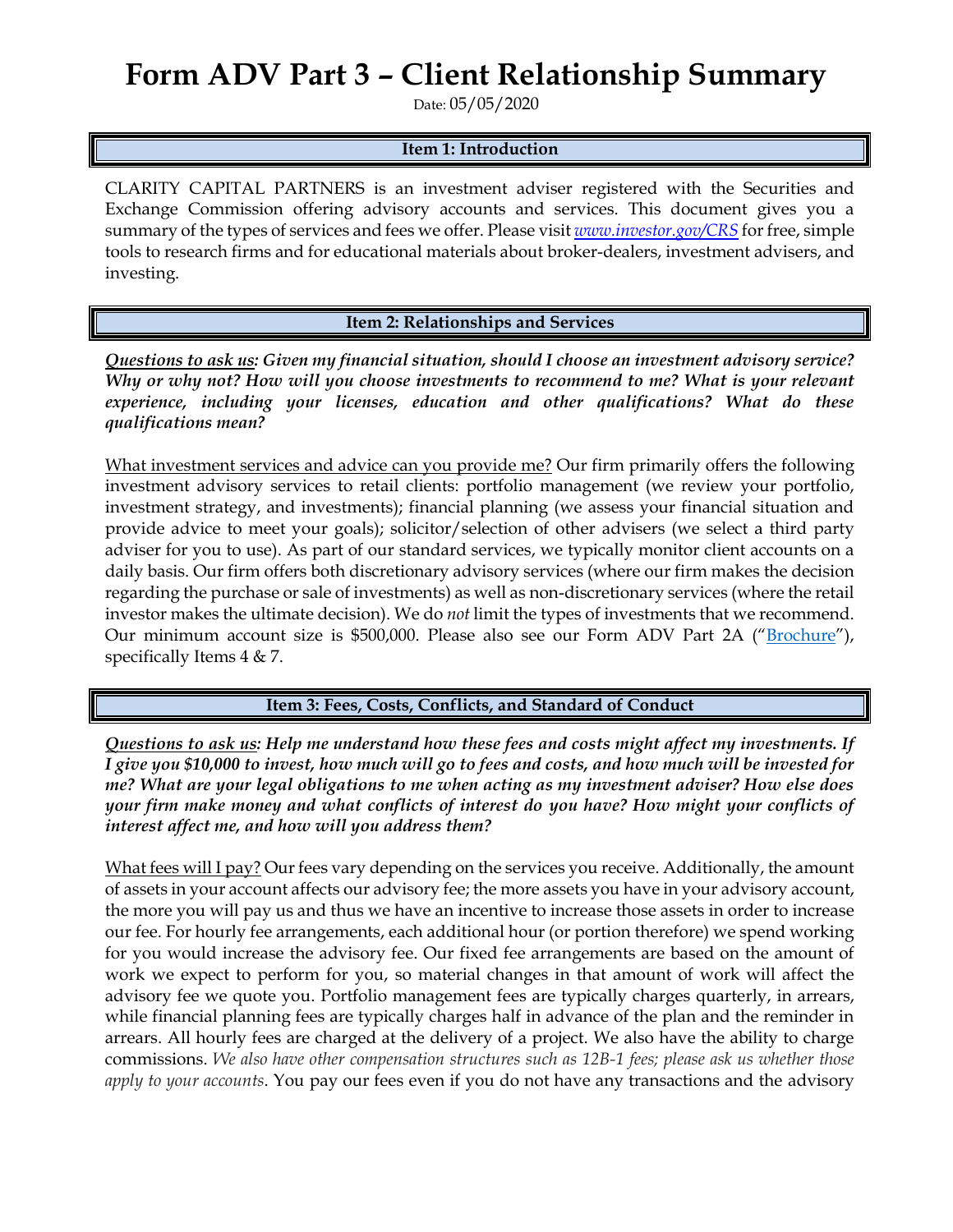## **Form ADV Part 3 – Client Relationship Summary**

Date: 05/05/2020

fee paid to us generally does not vary based on the type of investments selected. Please also see Items 4, 5, 6, 7 & 8 of our [Brochure.](https://adviserinfo.sec.gov/firm/summary/129898)

Third Party Costs: Some investments (e.g., mutual funds, variable annuities, etc.) impose additional fees (e.g., transactional fees and product-level fees) that reduce the value of your investment over time. You will also pay fees to a custodian that will hold your assets. Additionally, you will typically pay transaction fees when we buy and sell an investment for your account. **You will pay fees and costs whether you make or lose money on your investments. Fees and costs will reduce any amount of money you make on your investments over time. Please make sure you understand**  what fees and costs you are paying. Please also see our **[Brochure](https://adviserinfo.sec.gov/firm/summary/129898)** for additional details.

Conflicts of Interest: *When we act as your investment adviser*, we have to act in your best interest and not put our interest ahead of yours. At the same time, the way we make money creates some conflicts with your interests. You should understand and ask us about these conflicts because they can affect the investment advice we provide you. Here are some examples to help you understand what this means.

How do your financial professionals make money? Primarily, we and our financial professionals benefit from the advisory services we provide to you because of the advisory fees we receive from you. This compensation may vary based on different factors, such as those listed above in this Item. Our financial professionals also have the ability to receive commissions from clients. Please also see Item 10 of our [Brochure](https://adviserinfo.sec.gov/firm/summary/129898) for additional details.

**Item 4: Disciplinary History**

*Questions to ask us: As a financial professional, do you have any disciplinary history? For what type of conduct?*

Do you or your financial professionals have legal or disciplinary history? We do not have legal and disciplinary events. Visit *<https://www.investor.gov/>* for a free, simple search tool to research us and our financial professionals.

**Item 5: Additional Information**

*Questions to ask us: Who is my primary contact person? Is he or she a representative of an investment adviser or a broker-dealer? Who can I talk to if I have concerns about how this person is treating me?*

For additional information on our advisory services**, see our [Brochure](https://adviserinfo.sec.gov/firm/summary/129898) available at <https://adviserinfo.sec.gov/firm/summary/129898> and any individual brochure supplement** your representative provides. If you have any questions, need additional up-to-date, or want another copy of this Client Relationship Summary, then please contact us at 800-805-7526.